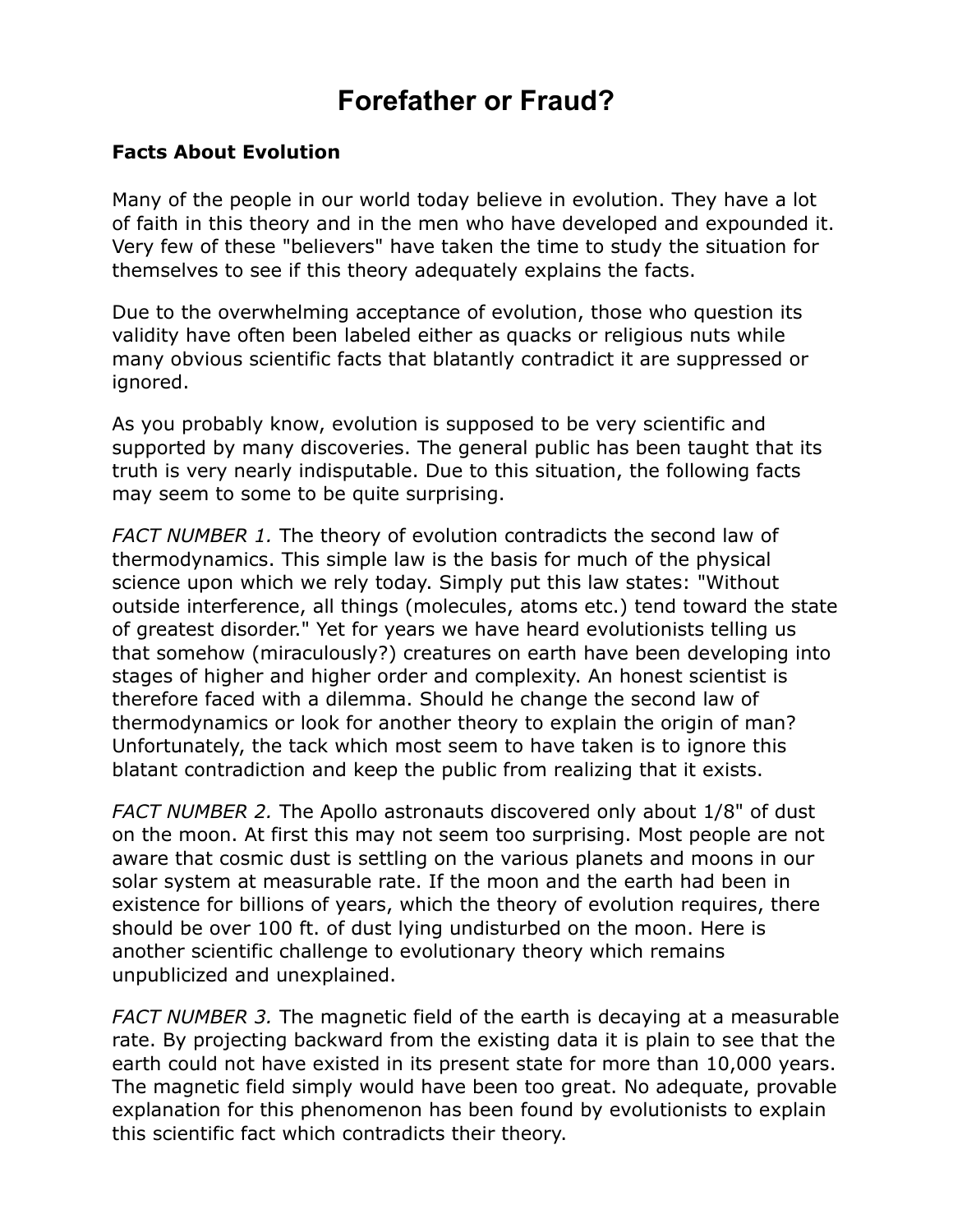*FACT NUMBER 4.* In the Paluxy riverbed in Texas fossilized human footprints have been found alongside those of dinosaurs. These footprints have even been found interposed on top of one another. This shows that these two creatures, man and dinosaurs, must have lived at the same time. The theory of evolution on the other hand, demands that a great space of time should have elapsed between the two.

*FACT NUMBER 5.* The population of the earth has been increasing over all known history at a determinable rate. If man evolved ages ago as evolutionists assert, the population of the earth would be many times what it is today. This is a very simple and obvious conclusion. An honest scientist should be expected to change his theory to fit the facts rather than twist and explain away facts which do not support a predetermined conclusion.

*FACT NUMBER 6.* The fossil record does NOT support evolution. Not only is there one "missing link", there are many thousands of missing links between supposedly related species. If evolution had taken place over billions of years, there would not be this lack of fossil evidence. Over the millions of years which each small change would have taken there would surely be ample fossil proof that such a change did take place. This proof is in thousands of instances strikingly lacking. The theory of evolution is therefore based upon fossil similarities rather than upon provable facts which actually show a progression from one animal type to another.

*FACT NUMBER 7.* The evidence of "fossil men" is at best shaky and illsupported. Many of these "men" have been proven to be fakes or the evidence has disappeared entirely (eg. Peking man, Piltdown man). Others (eg. Heidelberg man) have been constructed from very scanty evidence. One, for example, (Nebraska man) was fabricated from a single tooth. Later this tooth was proven to be that of an extinct pig. These fossils are touted after their initial discovery as ancestors of man and much publicity is given them. Yet when evolutionists disregard them for some reason or another, little attention is given to it. So it is with the famous Neanderthal man. At first thought to be a very ancient form of homo sapiens, he is now thought to be "quite modern." As a matter of fact, there are many human beings alive today who have a skull structure which could appear very ape-like with the addition of facial hair, especially low on the forehead and around the eyes.

Evolutionists have for years been trying to unearth some fragment of bone which would prove conclusively that man evolved from apes. Honest scientific evidence has yet to be forthcoming. In spite of this, we and our children are bombarded from all sides with the idea that evolution is an indisputable fact which only a fool would not believe.